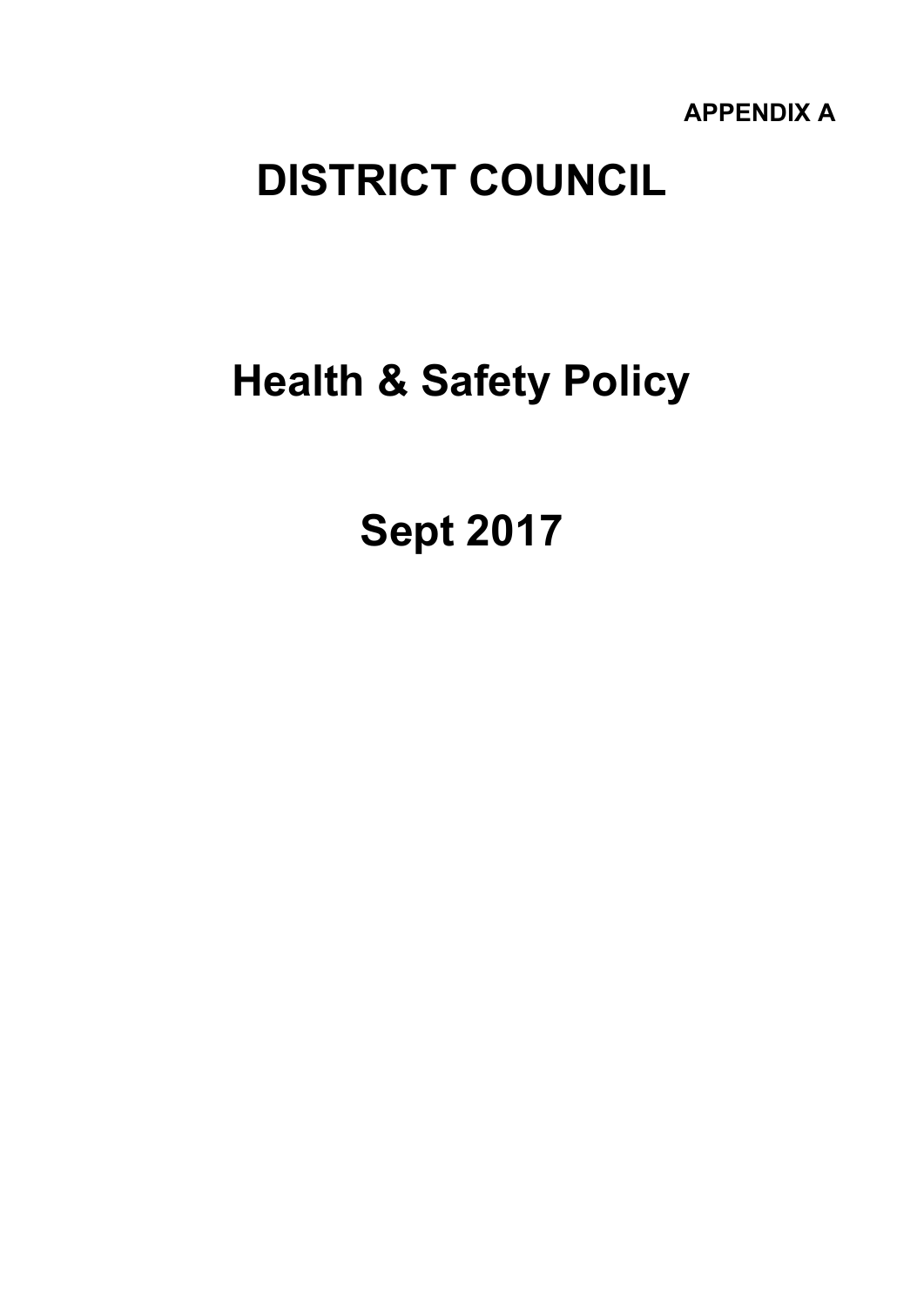# Document Control and History

| <b>Version Control</b>  |               |                   |                                                |
|-------------------------|---------------|-------------------|------------------------------------------------|
| <b>Issue No.</b>        | <b>Author</b> | <b>Issue Date</b> | <b>Reasons for Issue</b>                       |
|                         | <b>NK</b>     | <b>Oct 2012</b>   | <b>Revision of previous policy</b><br>document |
| $\overline{2}$          | <b>NK/JH</b>  | <b>Oct 2014</b>   | <b>Revision of policy document</b>             |
| $\boldsymbol{3}$        | PА            | <b>Dec 2014</b>   | <b>Revision of policy document</b>             |
| $\overline{\mathbf{4}}$ | <b>PA</b>     | <b>April 2017</b> | <b>Revision of policy document</b>             |
| $\overline{\mathbf{5}}$ | <b>NK</b>     | <b>June 2017</b>  | <b>Revision of policy document</b>             |

#### South Holland

| <b>Issue No.</b> | <b>Approval Process</b>                                   | <b>Date</b> |
|------------------|-----------------------------------------------------------|-------------|
| 5                | Joint Strategic Corporate Health &<br><b>Safety Group</b> | 17/05/2017  |
| 5                | <b>Corporate H &amp; S Group</b>                          | 13/07/2017  |
| 5                | <b>EMT</b>                                                | 31/07/2017  |
| 5                | <b>PDP</b>                                                | 03/10/2017  |
| 5                | <b>Cabinet</b>                                            | 21/11/2017  |
|                  |                                                           |             |
|                  |                                                           |             |
|                  |                                                           |             |

| <b>Revision Schedule</b> |              |                  |                   |  |
|--------------------------|--------------|------------------|-------------------|--|
| <b>Issue No.</b>         | <b>Cycle</b> | <b>Job Title</b> | <b>Next Due</b>   |  |
|                          | Every 2 yrs  | H & S Team       | <b>March 2017</b> |  |
| 2                        | Every 3 yrs  | H & S Team       | <b>Sept 2020</b>  |  |
|                          |              |                  |                   |  |
|                          |              |                  |                   |  |
|                          |              |                  |                   |  |

| <b>Added to Policy Register</b> |                                             |                                   |  |
|---------------------------------|---------------------------------------------|-----------------------------------|--|
| Yes/No                          | <b>Policy Officer Signature</b><br>and Date | <b>Authors Signature and Date</b> |  |
|                                 |                                             |                                   |  |
|                                 |                                             |                                   |  |
|                                 |                                             |                                   |  |
|                                 |                                             |                                   |  |
|                                 |                                             |                                   |  |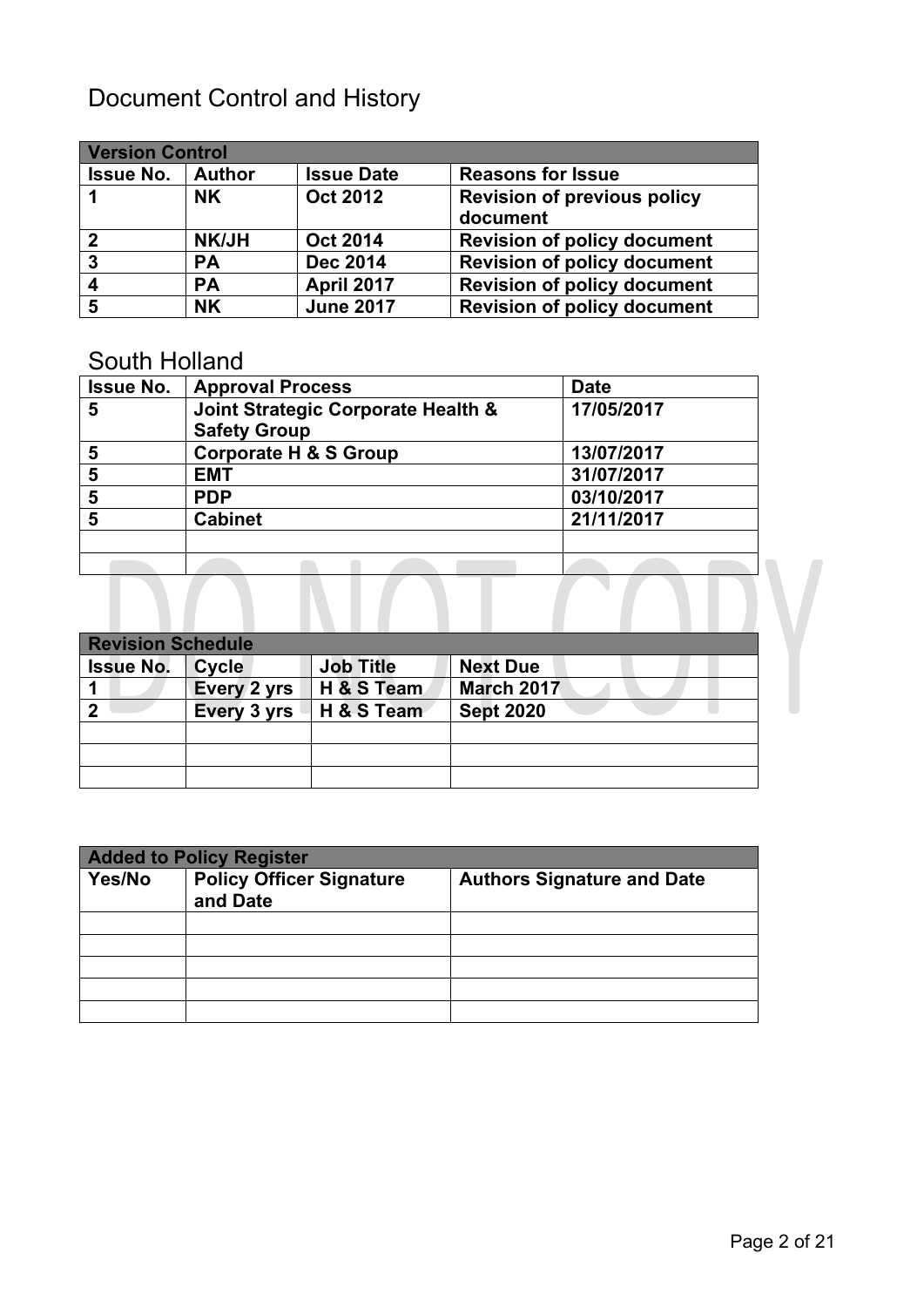# **Contents**

# **[Section](#page-4-0) 1 [Policy](#page-4-0) [Statement](#page-4-0)**

| 1.1 Scope - Policy Aim<br>1.2 Policy Consultation and Consideration<br>1.3 General Health, Safety and Welfare Policy Statement                      | 5                          |
|-----------------------------------------------------------------------------------------------------------------------------------------------------|----------------------------|
| <b>Management Control and Organisation</b><br><b>Section 2</b>                                                                                      |                            |
| 2.1 Individual Responsibilities                                                                                                                     | 8                          |
| 2.2 Specific Responsibilities                                                                                                                       |                            |
| 2.2.1 Full Council<br>2.2.2 Chief Executive                                                                                                         | 9                          |
| 2.2.3 Executive Management Team (EMT)<br>2.2.4 Executive Management team member responsible for Health and Safety<br>2.2.5 Section 151 Officer      | 10                         |
| 2.2.6 Shared Executive Director Place                                                                                                               |                            |
| 2.2.7 All other Shared Managers<br>2.2.8 Managers (including Team Leaders and Supervisors)<br>2.2.9 Health and Safety Team<br>2.2.10 Fire Marshalls | 1 <sub>1</sub><br>12<br>13 |
| 2.2.11 First Aiders<br>2.2.12 Each Employee<br>2.2.13 Occupational Health                                                                           | 14                         |
| 2.2.14 Non-Council Employees' Responsibilities                                                                                                      | 15                         |
| Contractors or other such persons<br><b>Manufacturers and Suppliers</b>                                                                             |                            |
| 2.2.15 Trade Union Representatives<br>2.2.16 Joint Strategic Corporate H&S Group                                                                    | 16                         |

2.2.17 Health and Safety Group

# **Section 3 [Implementat](#page-17-0)ion - [Arrangem](#page-17-0)ents for [Health](#page-17-0) and [Safety](#page-17-0)**

| 3.1 General<br>3.2 Communication, co-operation and consultation | 18 |
|-----------------------------------------------------------------|----|
| 3.3 Co-operation with Regulatory Authorities                    |    |
| 3.4 Information, instruction and training                       | 19 |
| 3.4.1 General                                                   |    |
| 3.4.2 Induction                                                 |    |
|                                                                 |    |
| 3.4.3 Training needs identification                             |    |
| 3.4.4 Previous training                                         |    |
| 3.4.5 Ongoing training and development                          |    |
| 3.4.6 Delivery of training                                      | 20 |
| 3.4.7 Funding of essential health and safety training           |    |
| 3.4.8 Training records                                          |    |
| 3.5 Special Arrangements                                        |    |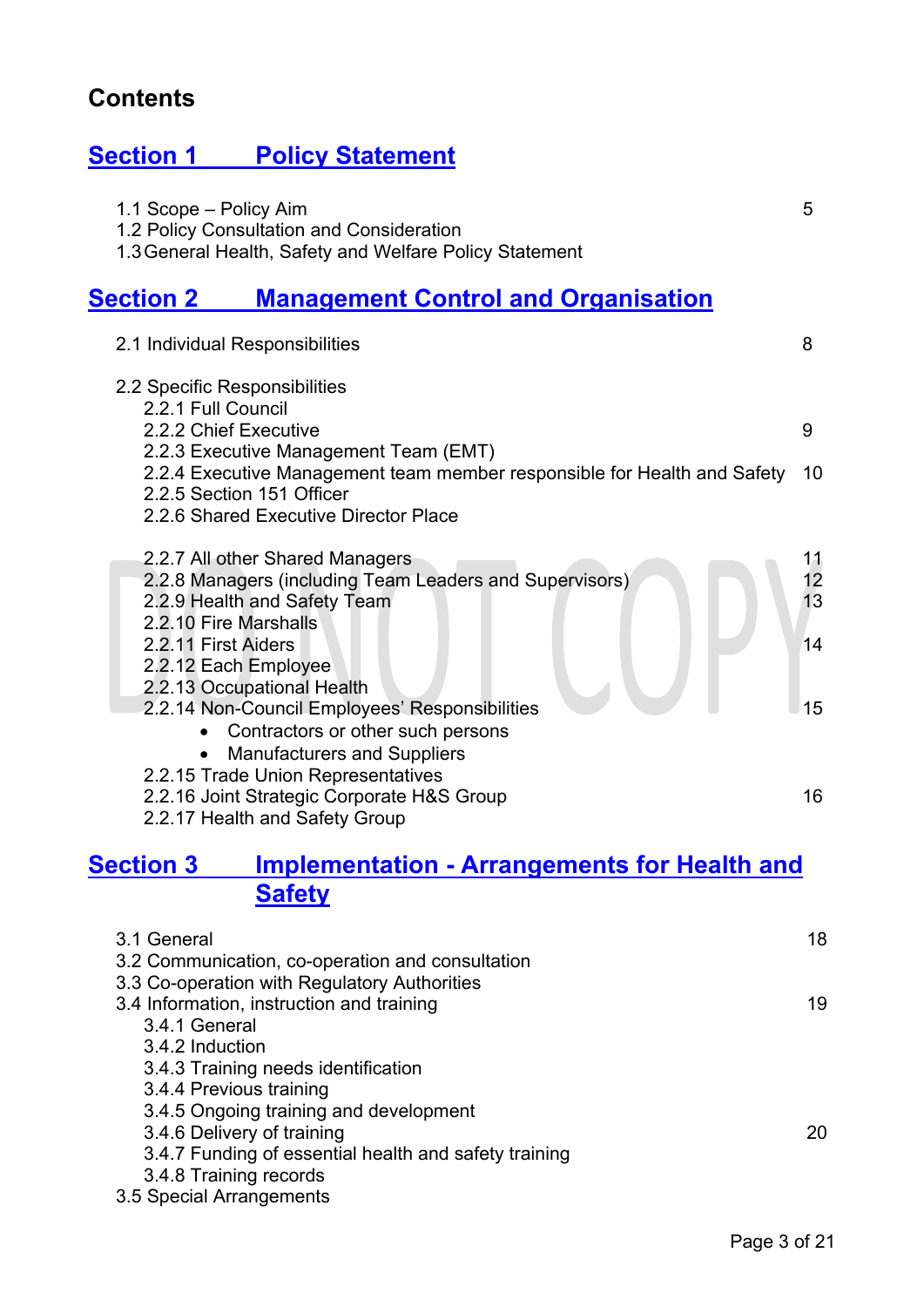## **Section 4 [Monitoring](#page-20-0) [and](#page-20-0) review of the [general](#page-20-0) policy [statement](#page-20-0)**

| 4.1 Monitoring of the policy<br>4.2 Review | 21 |
|--------------------------------------------|----|
| <b>Related Policies and Strategies</b>     | 21 |

# DO NOT COPY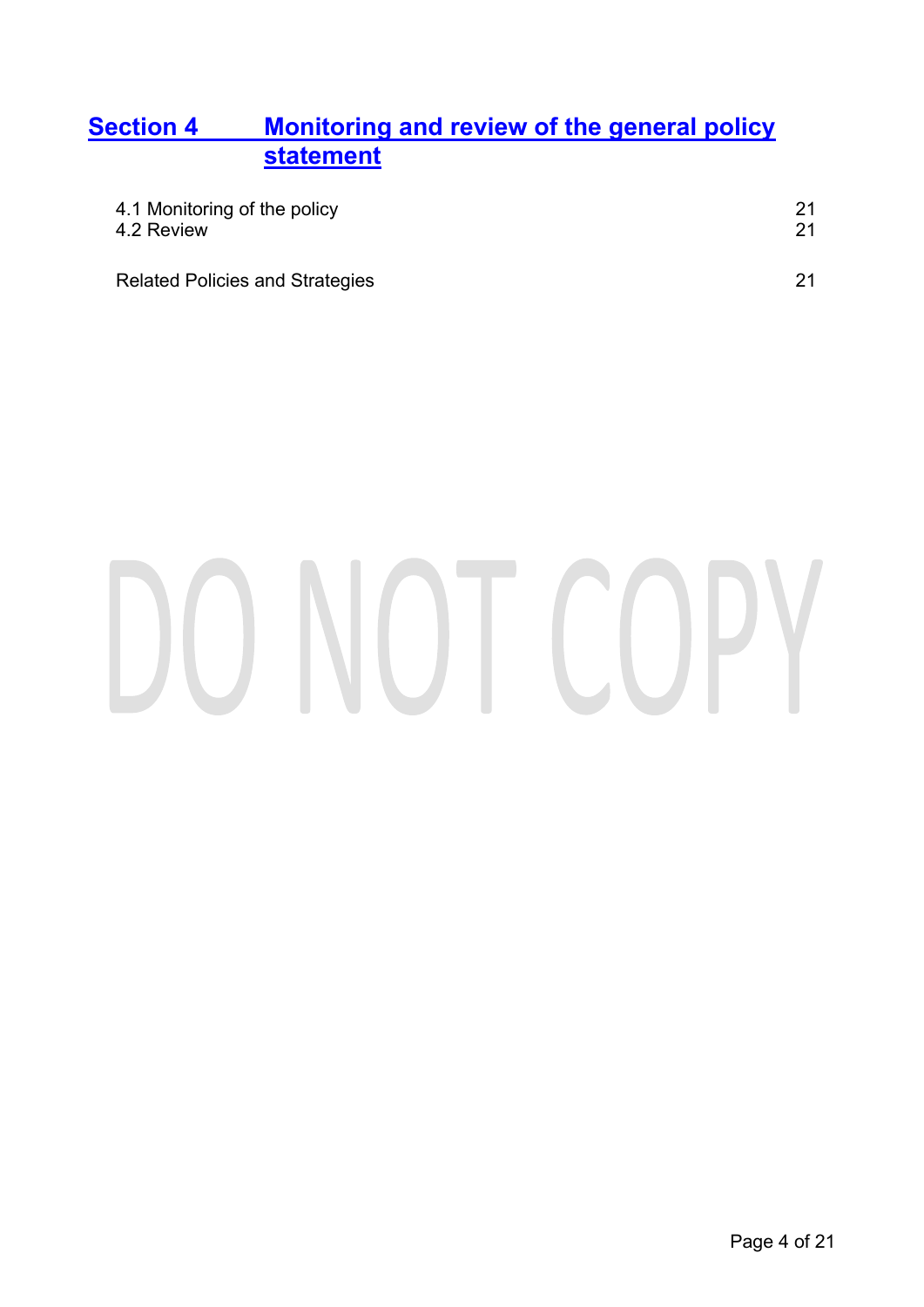# **Section 1 Policy Statement**

# <span id="page-4-0"></span>**1.1 Scope – Policy Aim**

The aim of this Policy is to assist the Council in providing a safe and healthy workplace and working environment for all its employees, and to protect all other persons who may be affected by their work activity.

The Policy provides the framework by which the management of health and safety within the Council will be carried out, including the necessary arrangements and organisation.

Good communication and competence at all levels throughout the organisations will be essential to the success of the Policy.

# **1.2 Policy Consultation and Consideration**

This policy was taken through the Council's Joint H & S Steering Group & Health and Safety Committee which exist to ensure effective communication, monitoring of performance and consultation in matters involving the health, safety and welfare of all those affected by the work of the District Council.

# **1.3 General Health, Safety and Welfare Policy Statement**

The Council, as a corporate body and employer, is committed to meeting its legal responsibilities to safeguard the health, safety and welfare of their employees, and nonemployees, who may be affected by the Council's work activities.

We consider health and safety to be an integral part of what we do and will pursue continual improvement in performance through the setting of objectives and targets.

To enable the Council to carry out their responsibilities it will, so far as is reasonably practicable, take steps to:

- comply with and where possible exceed statutory requirements:
- ensure a sensible approach to risk management, giving focus and attention to the assessment and control of significant risks that arise as a result of our activities;
- provide a safe and healthy working environment (which includes access, egress and adequate welfare facilities);
- ensure safe working methods and provide safe, suitable and sufficient equipment;
- develop and maintain a positive Health and Safety culture with an emphasis on improvement, through communication and consultation with our employees and their trade union representatives;
- work with our partner organisations to ensure consistent health and safety standards are maintained;
- ensure that only competent contractors and sub-contractors are engaged and are regularly controlled and monitored;
- prevent or reduce the number of accidents and work related ill health;
- to provide suitable and sufficient information, instruction, training and supervision to enable all employees to avoid hazards and contribute positively to their own health and safety at work;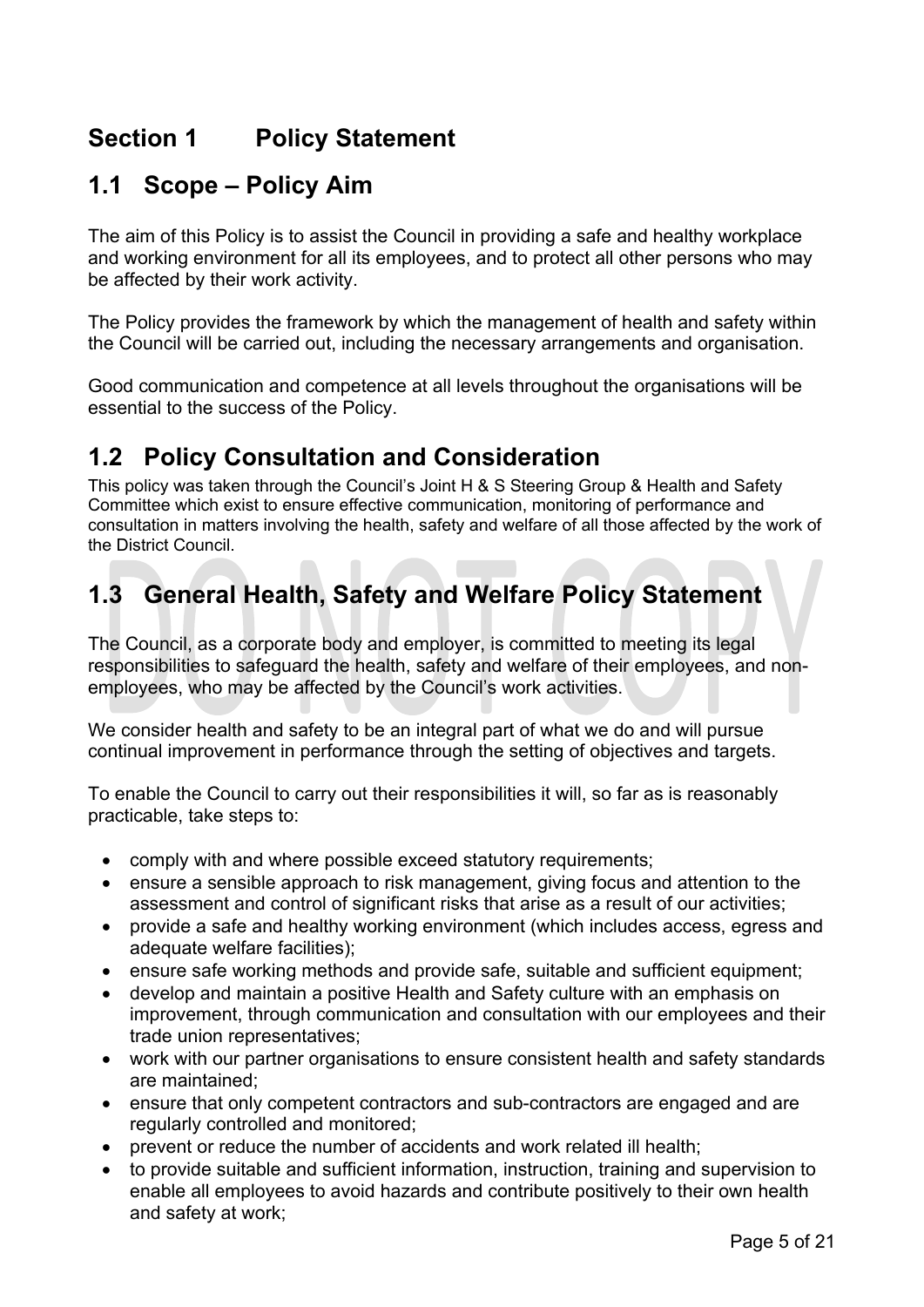- ensure adequate resources are made available to fulfil the Council's health and safety responsibilities;
- ensure adequate procedures are in place for contractors and others where we have a duty of care are fully compliant with this policy and the health and safety legislation;
- ensure that arrangements detailed within the health and safety management system are monitored and reviewed at appropriate intervals to ensure it remains effective.

The Council will co-operate fully in the appointment of safety representatives by recognised trade unions and will comply with the requirements of the Safety Representatives and Safety Committees Regulations 1977, Approved Code of Practice and Guidance. The Council will consult with employees safety representatives directly and via the Health and Safety Group.

The main responsibility for health and safety lies with the Chief Executive, the leader of the Council and the Executive Management team, but in order for this policy to be successful, it is the personal responsibility of each employee, elected member, contractor, volunteer and agency staff member to:

- take reasonable care in carrying out their activities to minimise the risk to their own health, safety and welfare and that of their colleagues or others who may be affected by their actions;
- co-operate with management and colleagues in the carrying out of their duties to establish safe systems of work;
- bring to the attention of their line manager any hazards, dangerous practices, accidents or incidents of which they become aware.

The Chief Executive, Leader of the Council, Executive Management team and Shared Managers support this policy and encourage everyone to take a positive and constructive approach to health and safety and welcome all suggestions and recommendations that might lead to a safer workplace, improved work practices and a reduction in sickness absence.

The allocation for safety matters and the particular arrangements that we will make to implement the policy set out within this document.

The policy will be kept up to date, particularly as the organisation changes in nature and size, and will be supplemented by further procedures relating to work activities. To ensure this, our policy and the way it is operated will be reviewed every two years.

**Anna Graves Chief Executive**

Signed *Curves Chief Executive*<br>
Chief Executive<br>
Cinnad<br>
Curve Chief Canada **Contract Contract Parties Signed Date: ???**

**Councillor Gary Porter Leader of SHDC**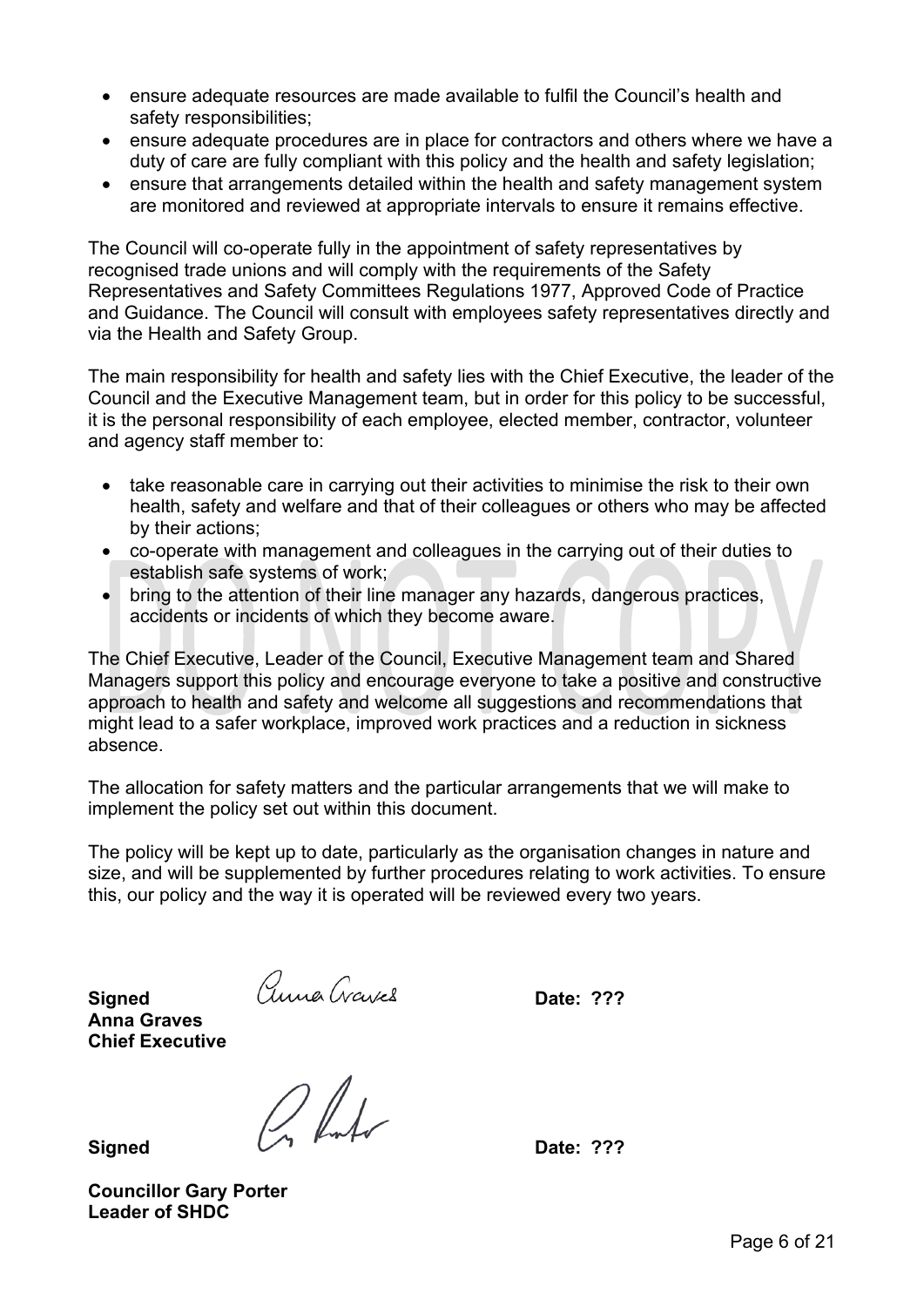$\mathbf{Signed}$   $\mathbb{P} \mathbb{S}$   $\mathbb{A}$   $\longrightarrow$  Date: ??

**Mr Phil Adams Executive Management team member responsible for Health and Safety**

**Unison Health & Safety Representative Date: ??**

**UCATT Health & Safety Representative Date:**

# VOT COPY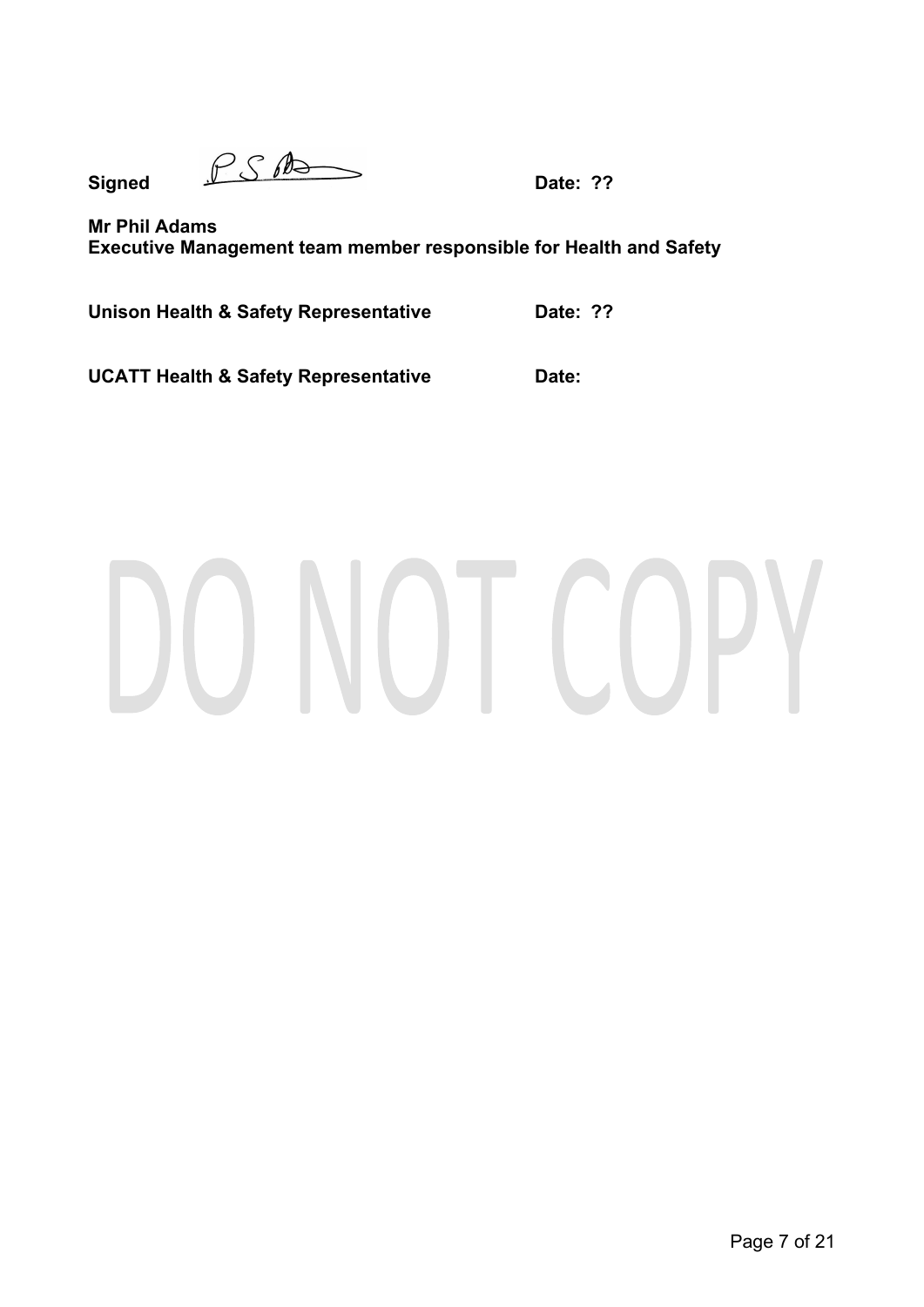# **Section 2 Management Control and Organisation**

#### <span id="page-7-0"></span>**2.1 Individual Responsibilities**

All Council employees have a legal responsibility to meet the statutory requirements of the Health and Safety at Work etc Act 1974. At all levels of the organisation, our people will be:

- responsible for the safety and wellbeing of themselves, those people they manage and the people they work for;
- aware of their responsibility for health and safety issues and their effects on people within the activities they control; and
- aware of the influence that their action or inaction can have on the effectiveness of our safety management and performance.

The Chief Executive has ultimate responsibility for ensuring the Council fulfils its legal responsibility, that the policy's objectives are achieved and that effective management is in place to secure its implementation and review as appropriate.

 The Chief Executive delegates the overall implementation of the policy to the Corporate Management team and the authority for the day to day administration of the policy to shared service managers for all other levels of employees.

The Executive Manager member responsible for Health and Safety has a critical role in providing strategic direction and support to ensure health and safety risks are properly managed.

Line managers and supervisors have direct responsibility for activities and employees under their control. All employees have a legal and moral responsibility to take reasonable care for the health and safety of themselves and other people who may be affected by their acts or omissions.

#### **2.2 Specific Responsibilities**

#### **2.2.1 Full Council**

Are responsible for:

- the conduct of the Council's undertakings to ensure the health, safety and welfare, of the Council's employees, the public and other persons who may be affected by its activities;
- ensuring there are adequate resources available to meet the requirements of the Corporate Health and Safety Policy;
- demonstrating their support for sensible health and safety;
- working closely with the Chief Executive to jointly promote a positive culture around health and safety within the Council and its employees;
- ensuring that adequate resources are allocated when setting budgets to secure the health and safety of the workforce and others who may be affected.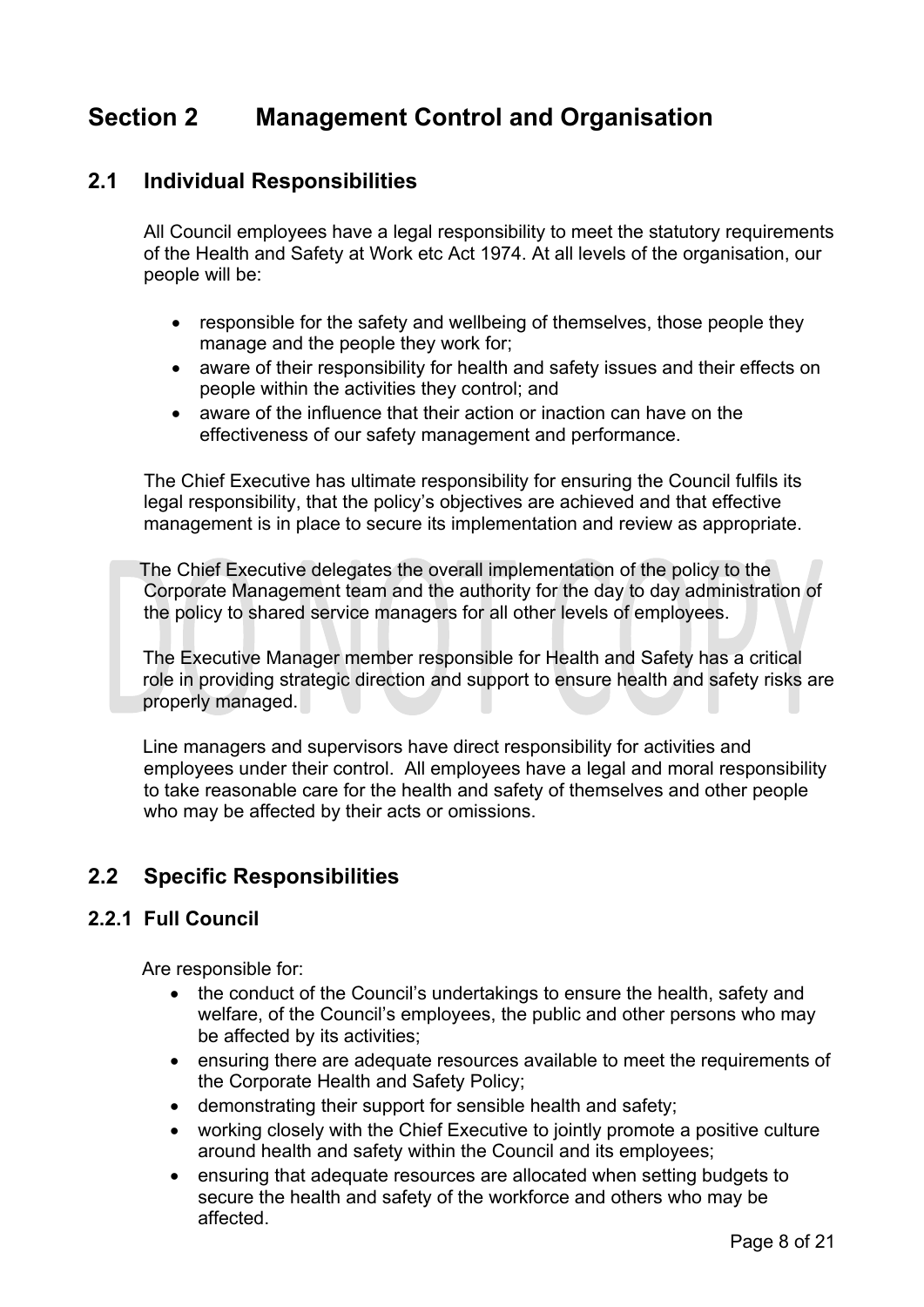Portfolio Holders:

- should seek to demonstrate health and safety leadership within their departments
- they should be aware of the significant risks within their area of responsibility and the measures in place to reduce risks
- should know who to approach for competent health and safety advice.

#### **2.2.2 Chief Executive**

Has overall responsibility for the effective implementation of the Council's Health and Safety Policy.

Specifically they are responsible for:

 making Full Council aware of significant health and safety issues, immediately when necessary.

#### **2.2.3 Executive Management Team (EMT)**

Are responsible for:

- supporting the Chief Executive in meeting their additional health and safety responsibilities;
- finding corporate solutions to health and safety issues;
- identifying and allocating resources where this is not either the responsibility of a specific Executive Management team member, Shared Manager, Service Manager or where adequate resources are not available within a nominated budget;
- agreeing the health and safety strategy and the annual Corporate Health and Safety Plan;
- ensuring decisions and actions recognise the aims of the Corporate Health and Safety Policy.
- implementing the Corporate Health and Safety Policy within the Directorate of their control, ensuring that adequate safety management systems are in place at all levels within their Directorate so as to provide the Council with the assurance that all parts of the organisation is adequately meeting its legal obligations;
- establishing structures and strategies to implement policy and integrating these into service activities;
- making sure to fully consider the resources needed across their directorate for putting an effective health and safety management system into practice;
- receiving the 6 monthly Health & Safety Report & 3 monthly updates.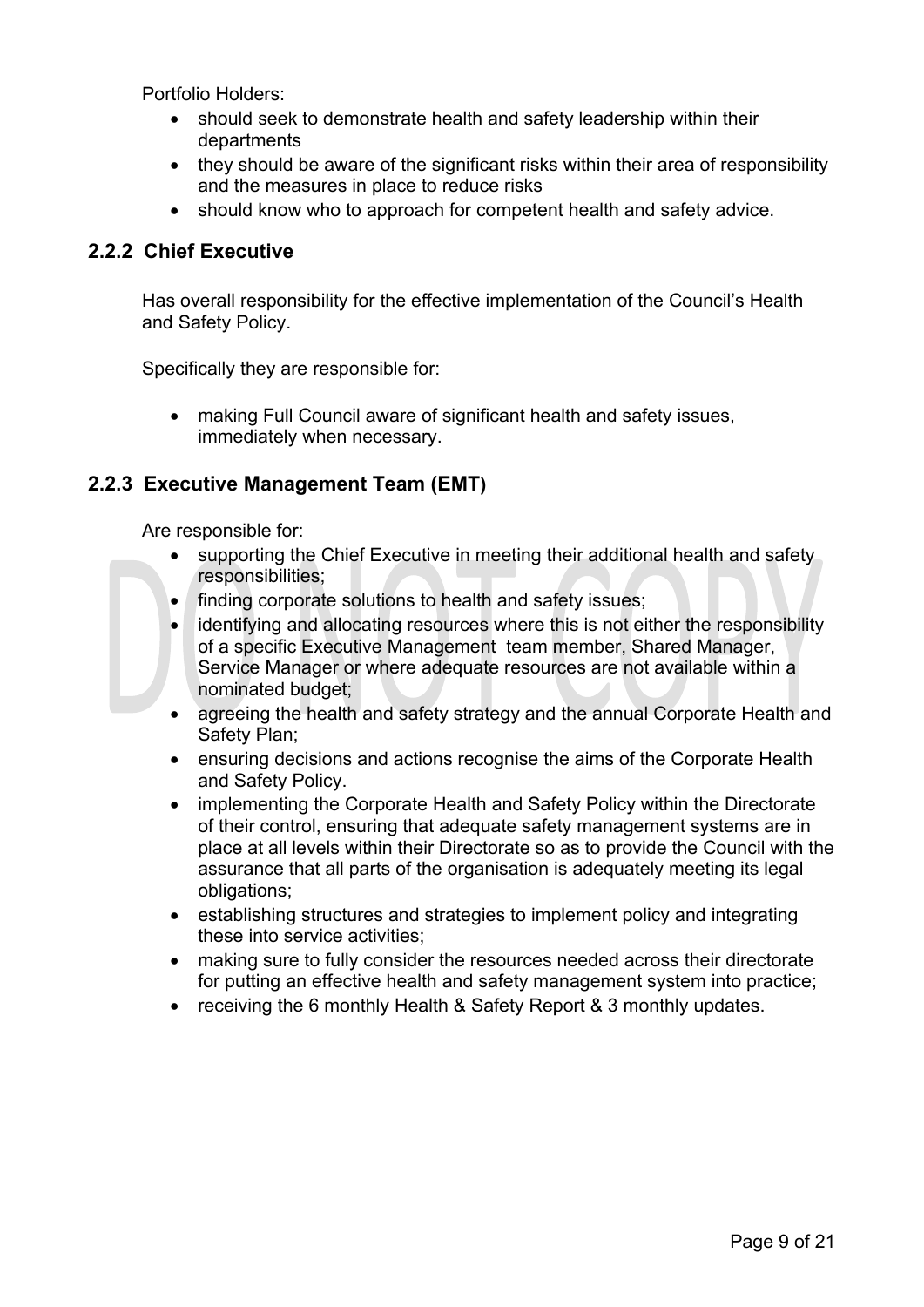#### **2.2.4 Executive management team member responsible for Health and Safety**

The Executive Management team member responsible for Health and Safety will:

- provide strategic direction for ensuring the effectiveness if the Authority's health and safety organisation and arrangements;
- inform, and alert EMT to, health and safety matters of evident concern and initiatives that have or may have an impact on the health and safety of employees, contractors or the public;
- liaise on a regular basis with the Health & Safety Team;
- report to the Shared Executive Director of Strategy and Governance, any significant matters of Health and Safety that have the potential to impact on the Council and its undertakings;
- champion Health and Safety within the Council;
- assist with securing corporate budget for key H & S initiatives;
- being the sponsor of the 6 monthly review of health and safety performance;
- update EMT on a regular basis actions from the Joint Strategic Corporate Health & Safety group;
- chair the Joint Strategic H & S Group;
- chair the councils Health & Safety Group.

#### **2.2.5 Section 151 Officer**

Will be responsible for:

 identifying and allocating budgetary resources where this is not either the responsibility of a specific Executive Management team member, Shared Manager or where adequate resources are not available within a nominated budget.

#### **2.2.6 Shared Executive Director Place**

In addition to 2.2.8 below the shared managers responsible for Council Assets will have responsibility for all, assets owned or managed by the council where they have not been passed to the responsibility of a local manager, and will:

- take responsibility for health and safety matters in connection with all aspects of the maintenance and investment service and to actively promote risk management in their own services areas;
- include in all tender documents suitable provision for health and safety and coordinate the safety activities of contractors and subcontractors;
- hold the budget for repair and maintenance of the Council's Corporate assets in their control and is responsible for ensuring that repair or maintenance work necessary to address health and safety issues are carried out;
- take responsibility for maintaining the Council's Asset Management Plan / Strategy;
- make sure that full fire risk assessments are carried out on Corporate assets by suitably qualified persons and that they are maintained and kept current;
- make sure that all fire evacuation drills and tests are carried out in accordance with the relevant statutory requirements;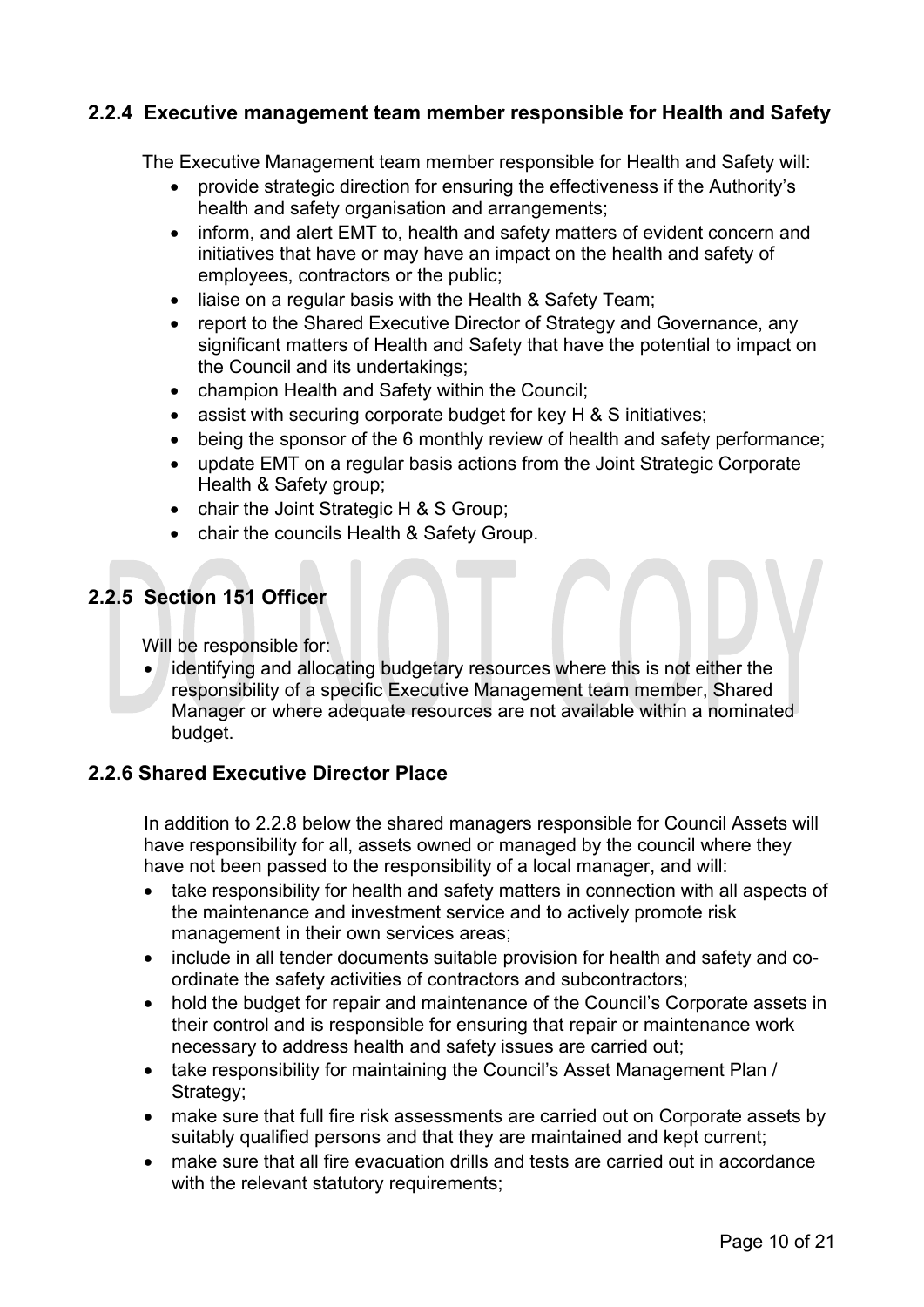work with local managers, responsible for assets to make sure that all assets (land and property) are inspected, maintained and managed in accordance with statutory legislation and in a manner that protects the health and safety of the occupants or others that may be affected by them. This will include but is not limited to maintenance of **asbestos**, **electrical equipment**, **water services, lifting equipment and Construction (Design and Management) Regulations 2015 (CDM2015)** with the appropriate records managed and kept up to date.

#### **2.2.7 All other Shared Managers**

Have responsibility for health and safety within their Services. In particular, they must ensure that:

- the Council's health and safety policy & procedures are implemented within their areas of responsibility;
- effective service and place specific procedures are developed and implemented where necessary, including clearly defined responsibilities for all levels of staff, systems for assessing and controlling risks and for monitoring health and safety performance, and signed off through the Joint Strategic Health & Safety Group;
- a positive health and safety culture is actively demonstrated and promoted within their areas of responsibility including a commitment to continuous improvement;
- include in all tender documents suitable provision for health and safety and coordinate the safety activities of contractors and subcontractors;
- corporate health and safety policies and procedures are implemented within their areas of responsibility and where specific service risks arise service procedures are developed and implemented that complement corporate strategic direction, and signed off through the Joint Strategic Health & Safety Group;
- they and their management team understand and are competent, through recruitment, training or otherwise, to carry out their duties for health, safety and welfare;
- hold the budget for repair and maintenance of the Council's Corporate assets in their control and is responsible for ensuring that repair or maintenance work necessary to address health and safety issues are carried out;
- adequate budgetary provision is made to meet the cost of fulfilling the service's responsibilities in relation to health, safety and welfare;
- adequate time and resources are given to managers and employees to fulfil their roles as defined by this policy & procedures;
- there are adequate and effective arrangements in place for consulting all employees and their representative trade unions within their areas of responsibility on matters that affect their health and safety;
- they have systems in place for monitoring health and safety within their areas of responsibility, including setting targets for improvement and reviewing performance;
- where their Services work with partnership organisations, ensure that suitable health and safety arrangements are established and monitored in partnership activities and through the corporate health & safety group.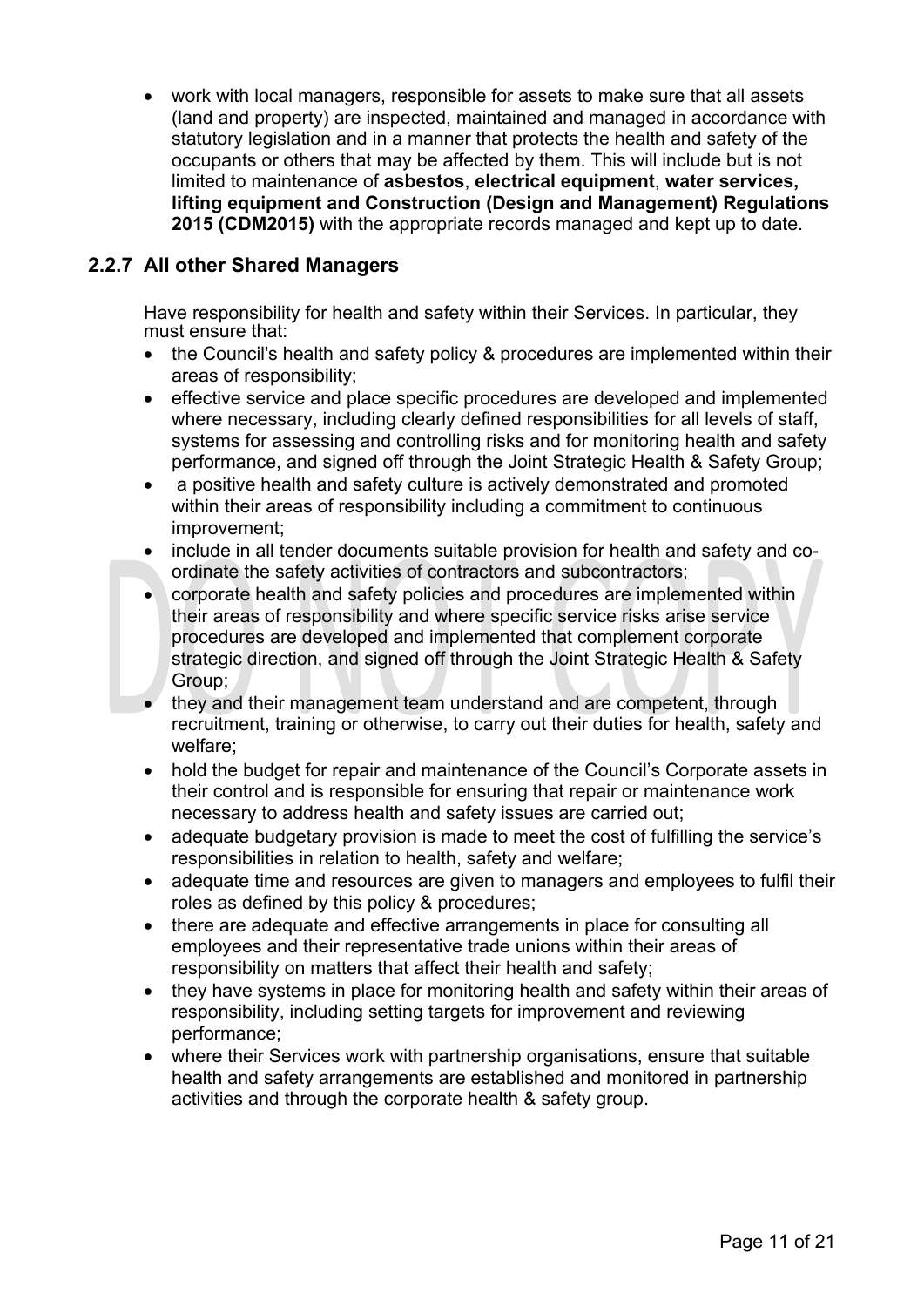#### **2.2.8 Managers (including Team Leaders and Supervisors)**

Managers are responsible for ensuring that the policy & procedures are implemented in their areas of responsibility. Managers will be responsible for all employees and activities under their control and will ensure that the requirements of relevant safety policies and procedures are complied with. In particular, they will, where appropriate:

- ensure that risk assessments are undertaken by persons competent to do so and that adequate control measures are taken to minimise the health and safety risks to their employees and to any other persons who may be affected by work carried out by these employees; and those risk assessments are maintained on the corporate Health and Safety systems to allow effective monitoring;
- ensure that safe systems of work are developed and implemented in line with the Council's health and safety management system;
- when commissioning work through partners and contractors ensure that they are selected and managed in accordance with statutory and Council health and safety requirements;
- include in all tender documents suitable provision for health and safety and coordinate the safety activities of contractors and subcontractors;
- ensure action is taken to resolve any situations that may adversely affect the health and safety of employees or other persons. They will rectify any problem within their own resources or see it is raised with their line manager without delay where they do not have the budgetary or management control to do so;
- ensure effective health and safety monitoring activities are undertaken;
- set a personal example by including health and safety management into daily management practice and demonstrating safe personal working practices;
- monitor and review health and safety performance through:
	- o undertaking health and safety inspections of the relevant work area/practices in accordance with relevant policy
	- o setting health and safety targets and objectives through appraisals and other supervisory reviews
- ensure that arrangements are in place to keep themselves and their employees up to date with health and safety information provided to them by the organisation;
- hold the budget for repair and maintenance of the Council's Corporate assets in their control and is responsible for ensuring that repair or maintenance work necessary to address health and safety issues are carried out;
- ensure that all employees under their control are given adequate information, instruction, training and supervision to carry out their duties safely, paying particular attention to new/inexperienced employees and trainees;
- ensure that all plant, work equipment and personal protective equipment provided is selected through a risk assessment process, is suitable, properly maintained and all necessary tests and examinations have been carried out;
- ensure that accidents and incidents (including near misses and violence and aggression) are properly reported, processed, investigated by competent persons and the findings acted upon without delay, plus report these to the Corporate Health & Safety advisor;
- ensure that employees and their trade union representatives are consulted on matters of health and safety that affect them;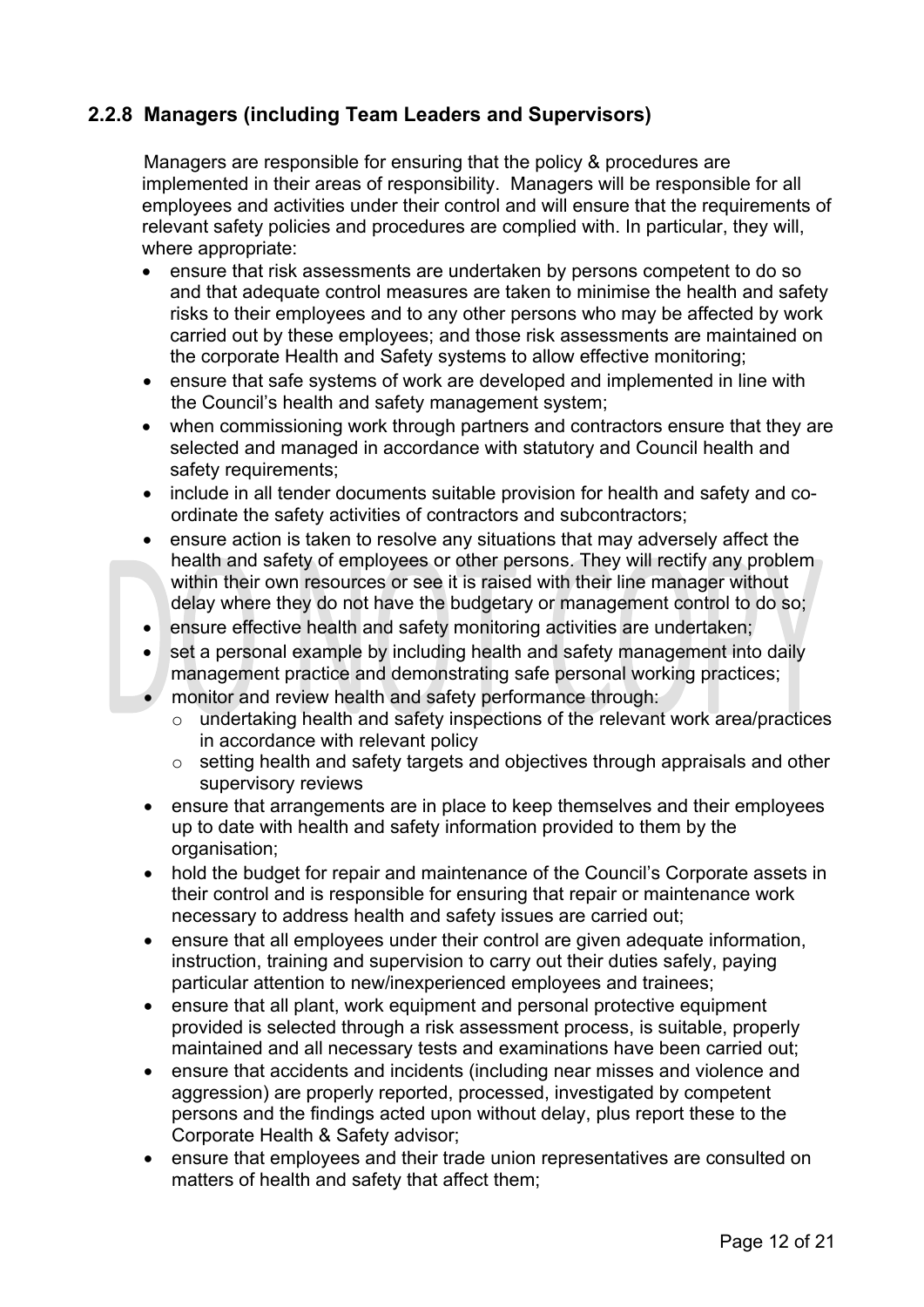- ensure information that may assist safety representatives in their role is provided to them as necessary;
- work with local Managers responsible for assets to ensure premises issues affecting their employees are adequately managed and communicated;
- attend training provided to them that is relevant to their role;
- ensure that competent health and safety advice is sought where required;
- arranging suitable and sufficient health & safety training as identified, to equip their team leaders/supervisors and staff with necessary knowledge, information and competence, plus update the corporate Health & Safety management system.

#### **2.2.9 Health & Safety Team**

The Health & Safety Team will:

- provide professional support, technical and other guidance to the Council, , EMT, Shared Managers, Managers and members of staff on matters of health & safety risk assessments and audits;
- raise awareness of health & safety at work with all employees, members and partners of the Council;
- prepare reports to the Joint Strategic Corporate H & S Group, Health & Safety Group and EMT on health and safety performance, making recommendations for improving performance as necessary. An annual report will be produced each April for EMT and will include an overview of the policy, the performance of each service and details of accidents, statistics and inspections carried out that year;
- draft guidance and develop corporate health and safety procedures in line with current legislation and best practice;
- interpret new legislation, audits and report findings to health and safety committee;
- liaise with relevant enforcing bodies e.g. HSE, Fire Authorities;
- maintain corporate accident / incident records;
- review accident and incident data to identify trends and any appropriate remedial action as necessary;
- actively participate in Health & Safety Action Plans, meetings and the setting of realistic targets to maintain progress and continued standards of compliance with relevant statutory provisions;
- delivering or arranging suitable and sufficient health & safety training as identified , to equip senior managers, team leaders/supervisors and staff with necessary knowledge, information and competence, plus to maintain the corporate management system;
- maintain the list of First Aiders and Fire Marshalls, plus ensure that the Council has sufficient numbers to perform their duties in accordance with national guidance;
- that all first Aid boxes are sufficiently stocked and maintained.

#### **2.2.10 Fire Marshalls**

The Fire Marshalls will take control in the event of a fire or emergency evacuation and will:

• attend necessary training;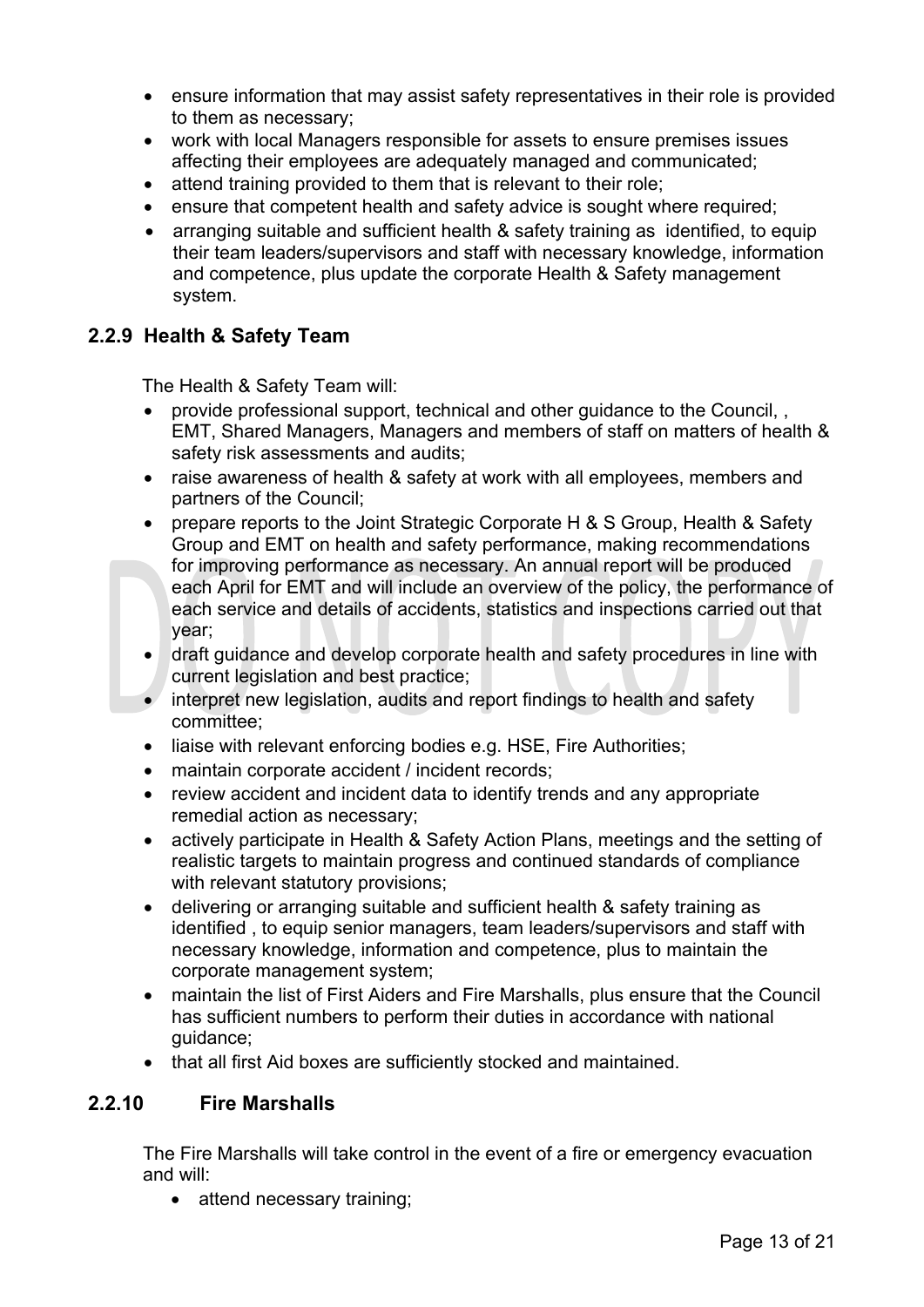- in the event of an evacuation ensure their dedicated area is clear:
- carry out fire inspection checks as deemed appropriate.

#### **2.2.11 First Aiders**

First Aiders will:

- provide first aid treatment in accordance with the first aid at work regulations;
- ensure their first aid box is adequately stocked;
- advise Human Resources or the Health and Safety Team of any changes that may affect their ability to continue with their duties;
- assist with the completion of accident forms and follow up investigations and actions as appropriate, for any incident they are involved in.

#### **2.2.12 Each Employee**

All Employees have individual responsibility to take reasonable care for the health and safety of themselves and for those other persons who may be affected by their acts or omissions. In particular, employees must:

- comply with the Council's Health and Safety Policy and procedures at all times and make themselves familiar with the Health & Safety information on the Council's Intranet;
- co-operate with their management in complying with relevant health and safety safe systems of work and procedures;
- participate in emergency arrangement training including fire evacuation and familiarising themselves with emergency arrangements at the premises in which they carry out their work;
- use all work equipment and substances in accordance with the instruction and training received;
- wear, use, store, and maintain personal protective equipment as provided to them and required by their manager. To notify their line manager when PPE needs replacing;
- not intentionally misuse anything provided in the interests of health, safety and welfare e.g. fire fighting equipment;
- take part in and contribute to health and safety inspections, risk assessments etc as appropriate;
- report all accidents (personal injury and vehicle), ill-health, incidents of violence and aggression, near misses, hazardous situations, general health and safety concerns, defective equipment or premises in line with departmental procedures;
- attend or take part in training provided relevant to their role;
- carryout all mandatory training as requested by the Council health & Safety team within clear timeframes.
- if working on behalf of the Council on premises other than those controlled by the Council, comply with health and safety arrangements at those premises;
- ensure that when driving while at work that they are fit to do so and drive in a safe and proper manner.

#### **2.2.13 Occupational Health**

The Council retains the services of Occupational Health organisations. Their responsibility extends to providing advice, when requested, on all matters relating to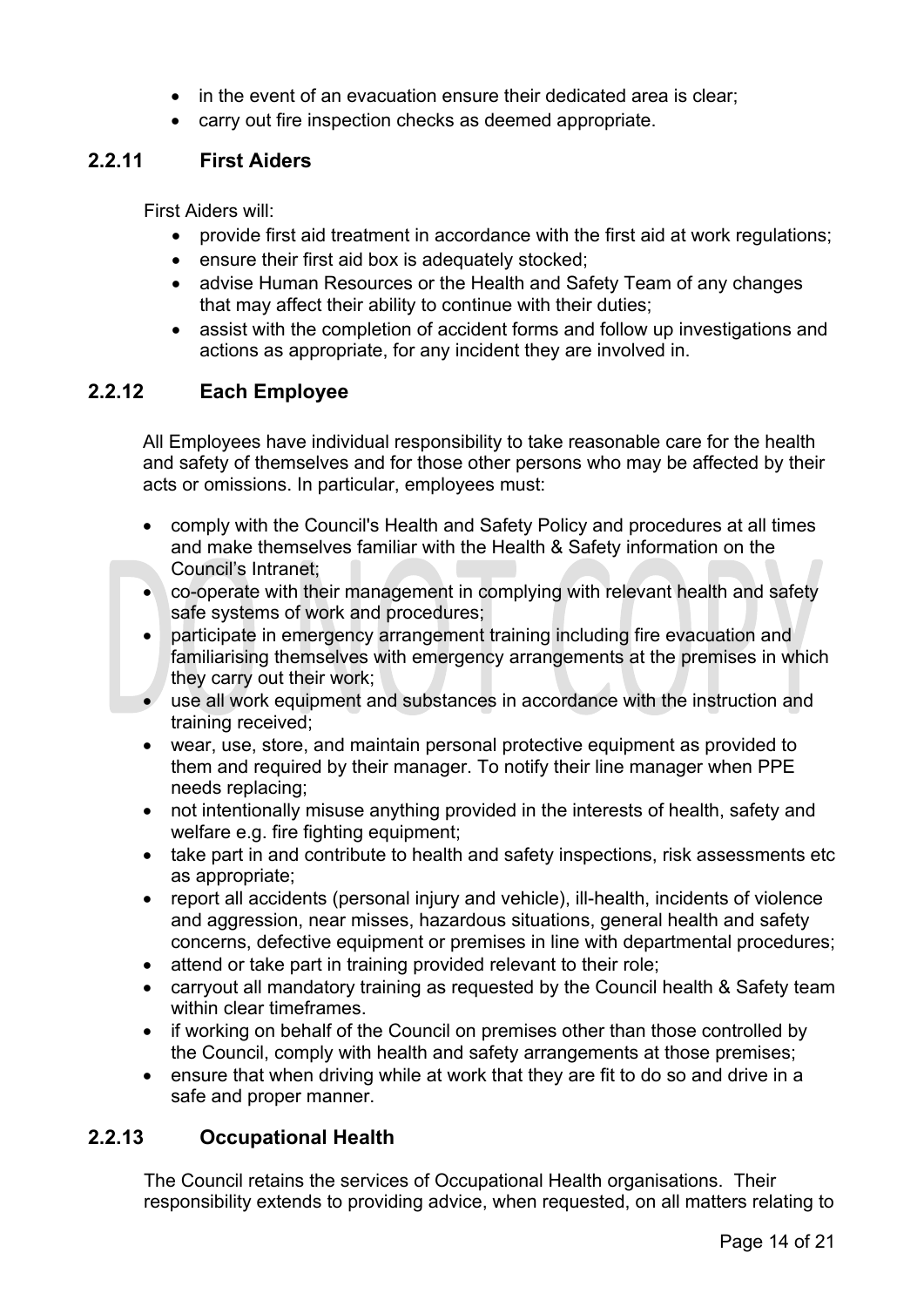occupational health. It will, when requested, carry out medical assessments as part of any medical surveillance required by health and safety legislation.

#### **2.2.14 Non-Council Employees' Responsibilities**

#### **Contractors or other such persons**

Only competent contractors or other such persons will be permitted to undertake services for the Council.

The Council needs to ensure that contractors or other such persons they engage have the skills, knowledge and competency to carry out the service to the required standards without risks to health and safety. The contractor selection and monitoring procedure should be followed this requires a health and safety competency assessment form completed by the contractor (or other such person) and associated documentation supplied. An assessment as to the contractor's competency to carry out work on behalf of the Council will be made and a record kept. All documents provided by the contractor will be retained as evidence.

Contractors or other such persons will be required to conform to all relevant Health and Safety legislation or Council instructions that are applicable and to ensure that their employees and sub-contractors also conform.

Any health and safety concerns or issues arising from the health and safety competency assessment or monitoring of contractors or other such persons will be referred to the Health and Safety Team.

No contractor or other such person shall work for the Council unless the Control of Contractors procedures have been adhered to.

#### **Manufacturers and Suppliers**

The Health and Safety at Work etc Act 1974 requires that all plant, machinery, equipment, appliances and materials are so designed and constructed so as to be safe and without risks to health.

Manufacturers and suppliers must provide adequate operating and/or handling instructions and information about any conditions necessary to ensure that their products will be safe and without risks to health when properly used. This information must be made available to all relevant employees.

#### **2.2.15 Trade Union Representatives**

The functions available to safety representatives are:

• to investigate potential hazards in the workplace (whether or not they are drawn to their attention by the employees they represent), the causes of accidents and general complaints by any employee they represent on health, safety or welfare issues at the workplace and communicate with the appropriate officer. Make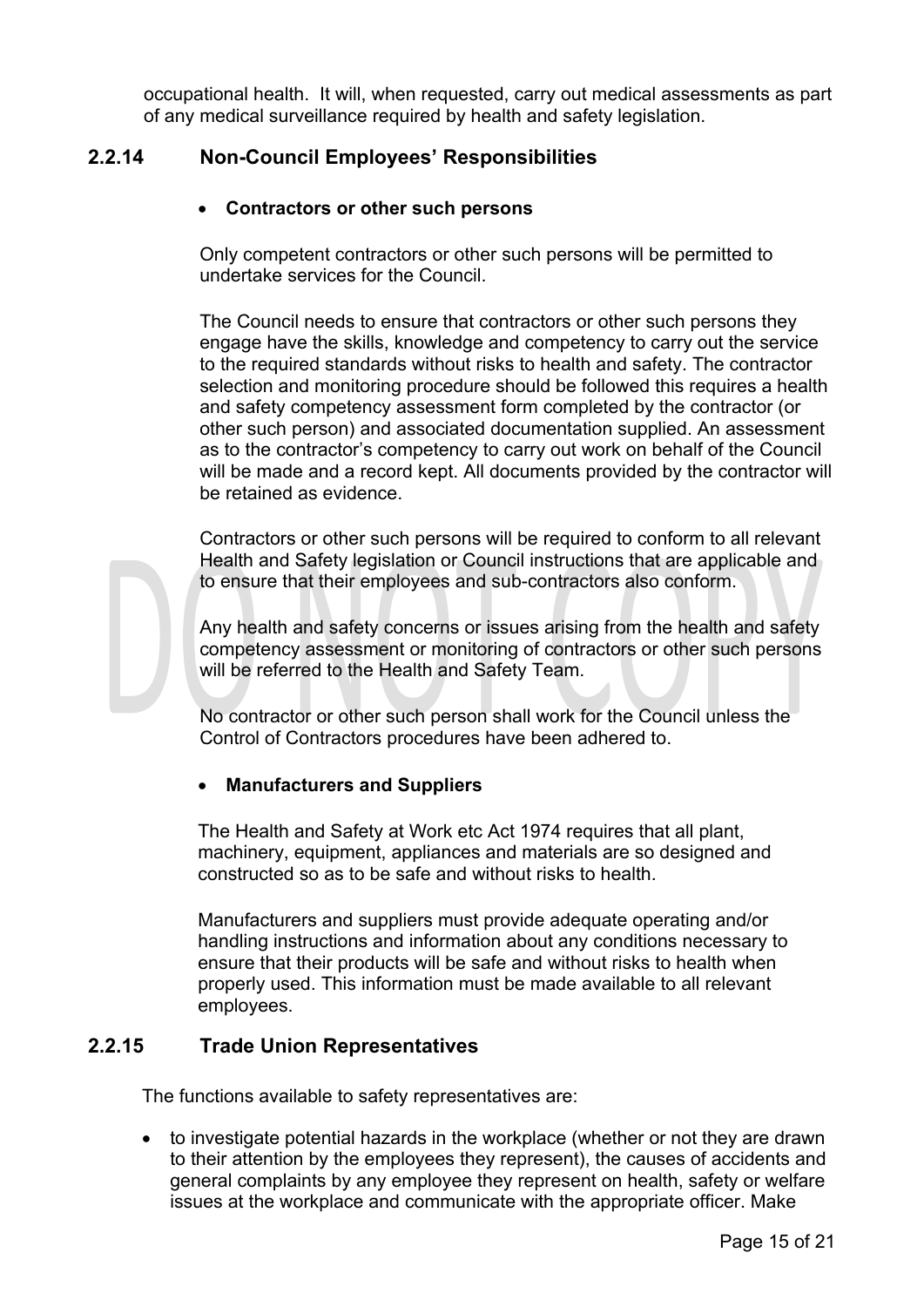observations in writing to the Service Manager and the Health and Safety Committee;

- invited to carry out inspections of the workplace, both on a planned basis and following substantial changes in working conditions, where new hazard information has been published by the HSE or where incidents and accidents have occurred;
- to inspect and take copies of any document relevant to health and safety providing reasonable notice is given to the manager concerned;
- to represent employees in consultations with the managers and to receive information from managers;
- to represent the employees they were appointed to represent in consultations with the inspectors of the Health and Safety Executive and/or any other enforcing authority and to receive information from inspectors;
- to attend meetings of safety committees in the capacity as a Safety Representative in connection with any of the above functions;
- to carry out inspections of the workplace, following notifiable accidents and, if relevant to the inspection, see certain documents.

#### **2.2.16 Joint Strategic Corporate Health & Safety Group**

The Joint Steering Group will be responsible for ensuring effective communication, monitoring of performance and consultation in matters involving the health, safety and welfare of all those affected by the work of the District Council. The group will:

- report to EMT on a six monthly basis and update them on Policy, procedures, incidents, action plans and training;
- review, monitor and provide a programme of training for staff, members and contractors;
- recommend changes to the Council's Health & Safety Policy and Procedures and to ensure compliance;
- ensure and advise on the Council's compliance with Health & Safety legislation and monitor any changes within this sector;
- receive and review reports regarding health and safety accidents and incidents (near misses);
- monitor performance, having regard to underlying trends and review progress on improving safety performance and safety culture;
- consider health & safety issues that may have strategic, business and reputational implications for the Council's and recommend appropriate measures, responses and targets;
- carry out annual inspections of Council premises and associated buildings and receive reports on other assets of the Council

#### **2.2.17 Health and Safety Group**

The Health and Safety Group exists to ensure effective communication, monitoring of performance and consultation in matters involving the health, safety and welfare of all those affected by the work of the District Council.

The Group will:

 consider and advise on Council policies or procedure for health, safety and welfare, both statutory and otherwise and monitor and review their effectiveness;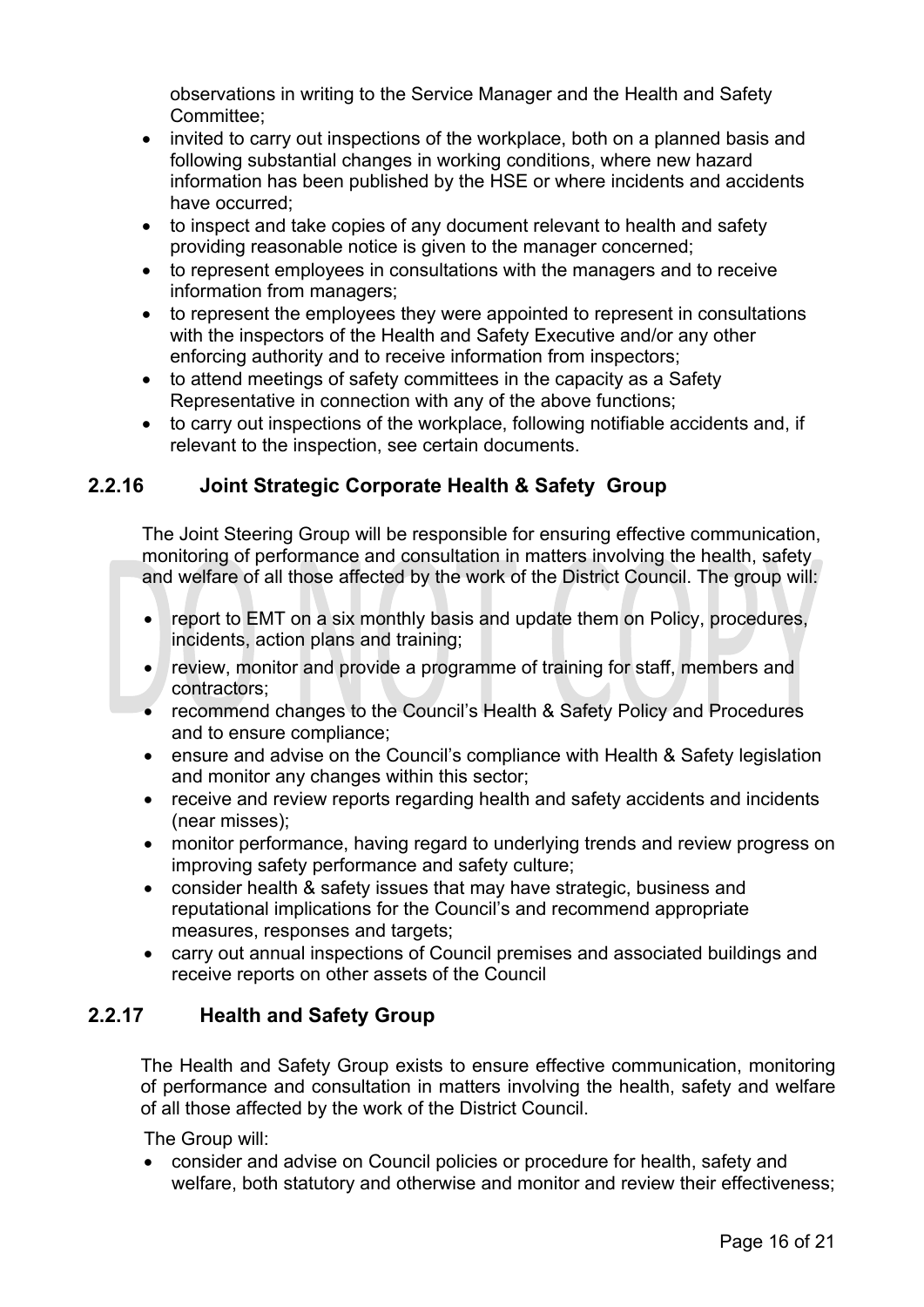- consider and approve amendments or additions to the Council's H & S Policies, procedures or Safety Guidance;
- review forthcoming legislation and assess its implications and where necessary to recommend the establishment of rules governing any hazardous work activity or operations;
- promote and monitor the adequacy of health and safety training in the Council at all levels, also the communication and publicity and initiate actions to maintain a high standard;
- consider, and take action as appropriate on, reports from Trade Union health and safety representatives;
- receive detailed reports of investigations into all reportable accidents, dangerous occurrences and cases of reportable diseases to consider the effectiveness of any action taken to prevent future similar accidents;
- receive statistical data of all other recorded accidents or occurrences and to consider the effectiveness of any remedial action taken to prevent future similar incidents;
- consider reports of formal audits of Council work places and / or activities and such other reports may be submitted:
- request formal inspections of work places as the Committee think appropriate and to receive reports of such inspections;
- consider reports and factual information provided by inspectors of the HSE under the Health and Safety at Work etc Act 1974, or any other relevant enforcement authority and to establish and maintain effective links with such persons;
- consider relevant health, safety and welfare matters raised by members of the Group and Council staff;
- consider the activities of Union Safety Representatives as required by the relevant legislation.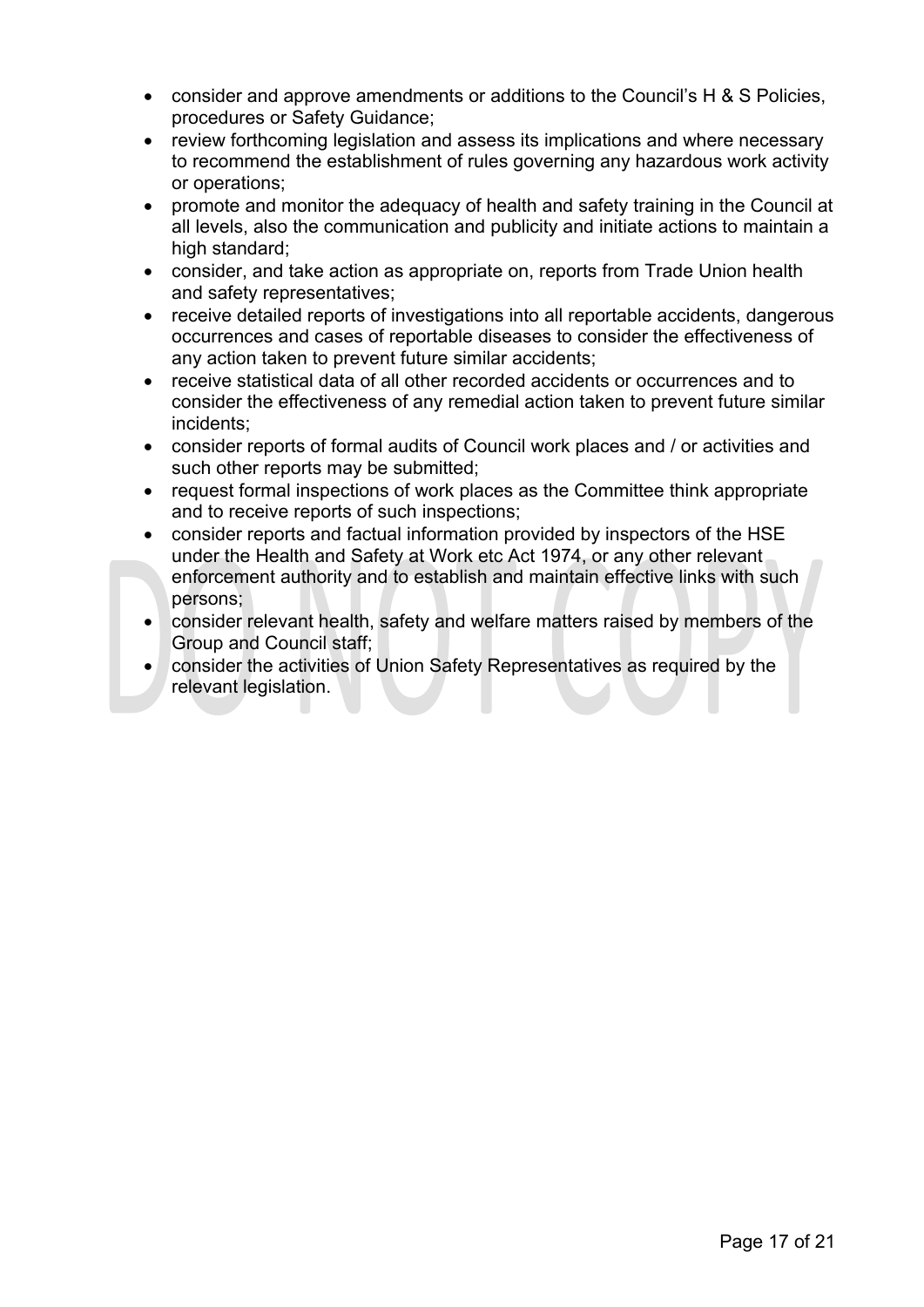## **Section 3 Implementation - Arrangements for Health and Safety**

#### <span id="page-17-0"></span>**3.1 General**

The following arrangements supplement the policy but are not intended to be exhaustive. They are supported with separate, additional procedures / guidance. Constant observance of this policy, adherence to rules and maintenance of good practices and procedures / guidance will prevent personal suffering and injury and in some cases, property and equipment damage.

Performance against these various systems will be monitored by the Health and Safety Group with the assistance of the Joint Strategic Corporate Health and Safety Group.

All risk assessments will be reviewed annually in light of safety performance monitoring results and changes in the work carried out. Amendments will be brought to the attention of those employees to whom they apply.

#### **3.2 Communication, co-operation and consultation**

No safety policy or procedure is likely to be successful unless it actively involves all employees. It also helps in motivating staff and making them aware of health and safety issues.

Employees will be consulted on health and safety matters either communicating directly through line management at team meetings, team briefings, formal training or directly by Trade Union Safety Representatives.

Safety representatives appointed by the recognised trade unions have an important role in consulting and communicating with staff on health, safety and welfare related issues. Therefore it is to be accepted by the Elected Members, the Chief Executive, EMT, the Shared Managers and team leaders that the Council will provide safety representatives, with reasonable facilities, assistance, attendance at TUC, union specific training and any other council delivered training appropriate for the purpose of carrying out their functions as defined by the Safety Representatives and Safety Committees Regulations 1977. None of these functions undertaken by Safety Representatives are imposed upon them by the Council; however, reasonable time off without loss of earnings will be given whilst undertaking health and safety functions.

#### **3.3 Co-operation with Regulatory Authorities**

Any contact, including correspondence from any regulatory authority, in particular, the Health and Safety Executive (HSE), the Fire Authority and the Environment Agency must be notified to the Joint Strategic Corporate Health and Safety Group by the quickest possible means. The Joint Strategic Corporate Health and Safety Group will provide those services with appropriate support and advice.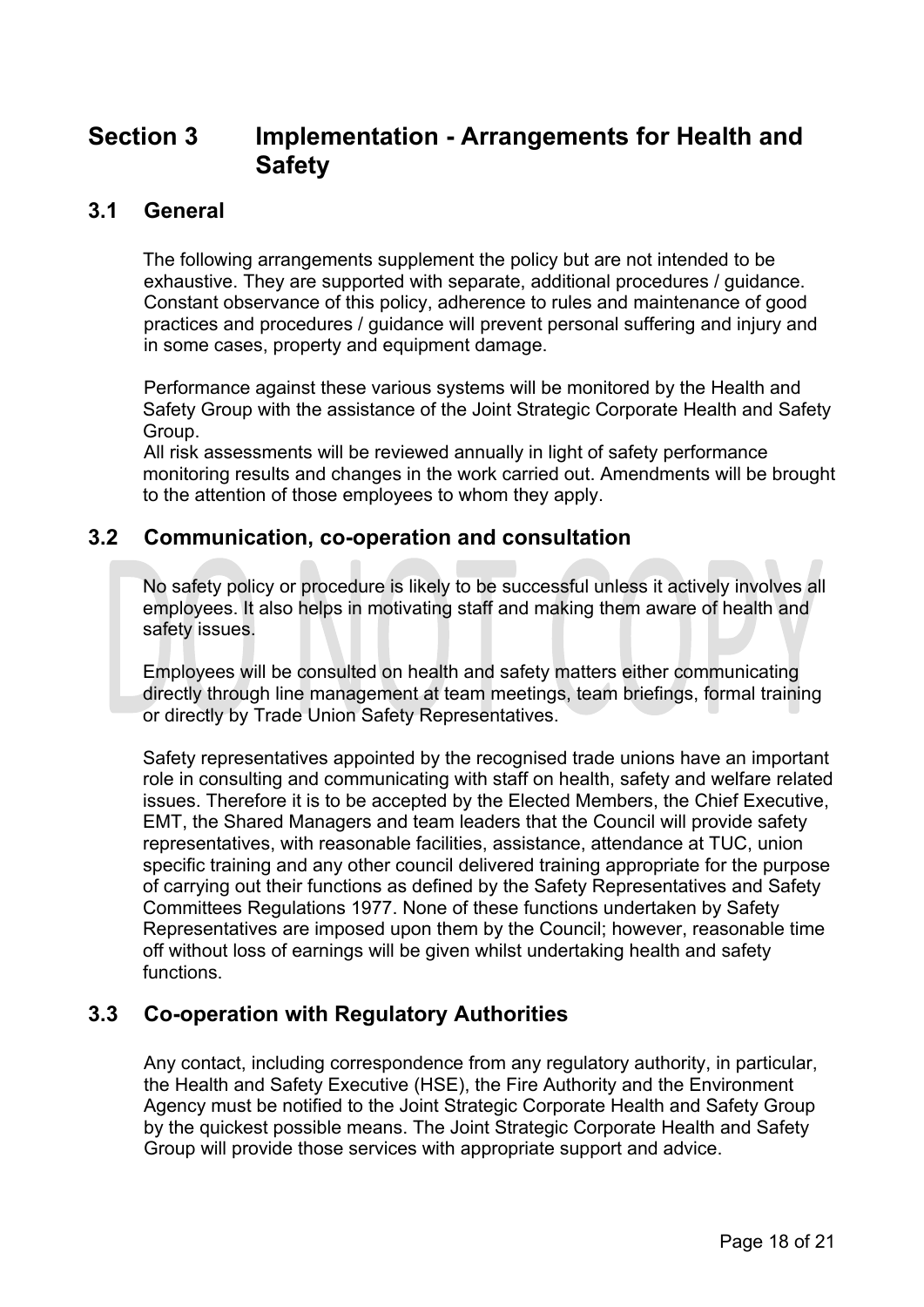#### **3.4 Information, instruction and training**

#### **3.4.1 General**

All employees regardless of position, length of service or role will be provided with appropriate health and safety training. Providing all employees with suitable and sufficient health and safety information, instruction and training is vital to ensuring that:

- daily working activities are carried out safely;
- health and safety responsibilities are understood and performed satisfactorily;
- individual's are aware of the hazards present in their day-to-day working environment.

Information, instruction and training does not always require attendance on formal training courses. In many instances verbal or written instruction may be sufficient, for example:

- briefings on risk assessments findings including controls identified;
- walking a new employee through their office escape route;
- job shadowing / observing an experienced member of staff;
- providing detailed, step by step instructions (i.e. Safe Working Practice), on how to perform a particular task.

#### **3.4.2 Induction**

All new starters will receive relevant Health & Safety information from their line manager or supervisor on arrival.

Within their first month they must complete the e-learning module on Health & Safety Induction.

Within their first three months they must attend the formal Health and Safety induction. As well as providing necessary information, instruction and training, it also provides an opportunity from the outset to demonstrate a positive health and safety culture that each individual is expected to help maintain.

#### **3.4.3 Training needs identification**

Training needs will be determined by a number of mechanisms, including assessment of the individual job role and activities expected to be undertaken, risk assessment controls, as a mandatory requirement of the job, appraisals, or in some circumstances as part of professional or self-improvement.

#### **3.4.4 Previous training**

Existing competencies such as attendance on accredited training and recognised courses are reviewed and taken into consideration as part of training needs analysis, however, where training is required to familiarise an employee with specific systems of work additional training will be provided.

#### **3.4.5 Ongoing training and development**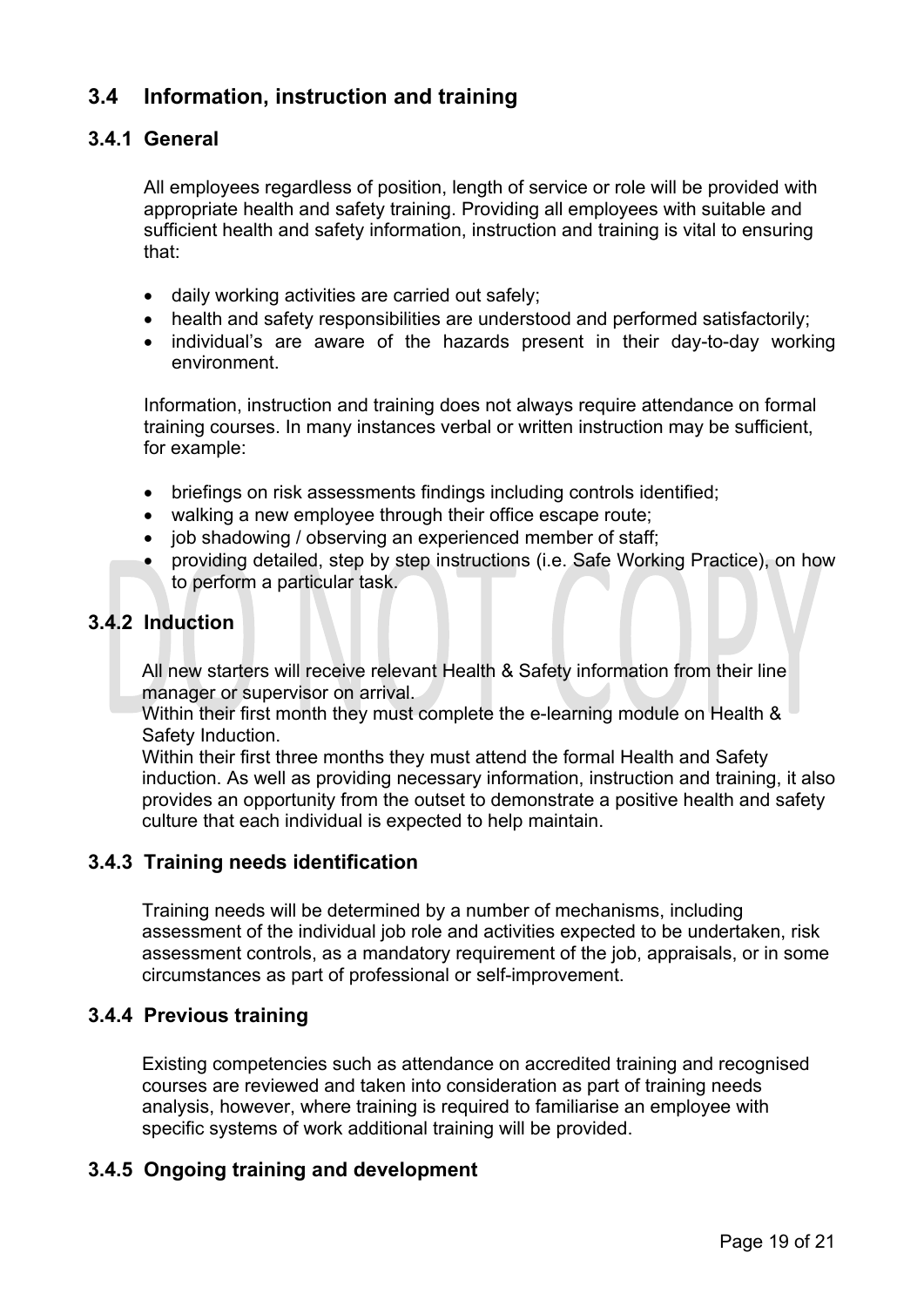Employees are provided with necessary information, instruction and training throughout their employment.

Examples of when further training may be required include:

- e-learning modules;
- where refresher dates are formally specified as is the case for first aid training;
- following changes in equipment and / or working practices, an accident and any introduction of new hazards into the workplace (e.g. machinery, substances etc);
- periodic refresher training e.g. where aspects of training may be forgotten, or skills diminish over time – particularly where the training is not regularly used e.g. Fire Marshal, Evacuation Chair;
- where the line manager or the employee identifies additional training that would be beneficial e.g. during work reviews, appraisals or after difficulties in carrying out work safely;
- where staff are observed not to be working safely;
- where safety roles are not being performed satisfactorily e.g. a premises manager not ensuring hazards in their workplace are being adequately managed;
- an identified requirement through the appraisal process.

#### **3.4.6 Delivery of training**

Formal training may be delivered through the following mechanisms:

- the Health & Safety team;
- e-learning modules;
- shared managers, line managers / team leaders / supervisors;
- in-house courses delivered by external training providers;
- external courses.

#### **3.4.7 Funding of essential health and safety training**

It is recognised that the funding of essential health and safety training and instruction as is deemed necessary is an essential element of the health and safety management system. Further advice can be obtained from the Joint Strategic Corporate Health and Safety Group.

#### **3.4.8 Training records**

Training records are to be kept by the Human Resources team and the Health and Safety team and it is the responsibility of the relevant Line Manager to make sure that Human Resources are notified of training that has been given.

#### **3.5 Specific Arrangements**

The following are covered by specific Policies and/or Procedures which can be found on the Council's intranet.

• Risk Assessment Procedure